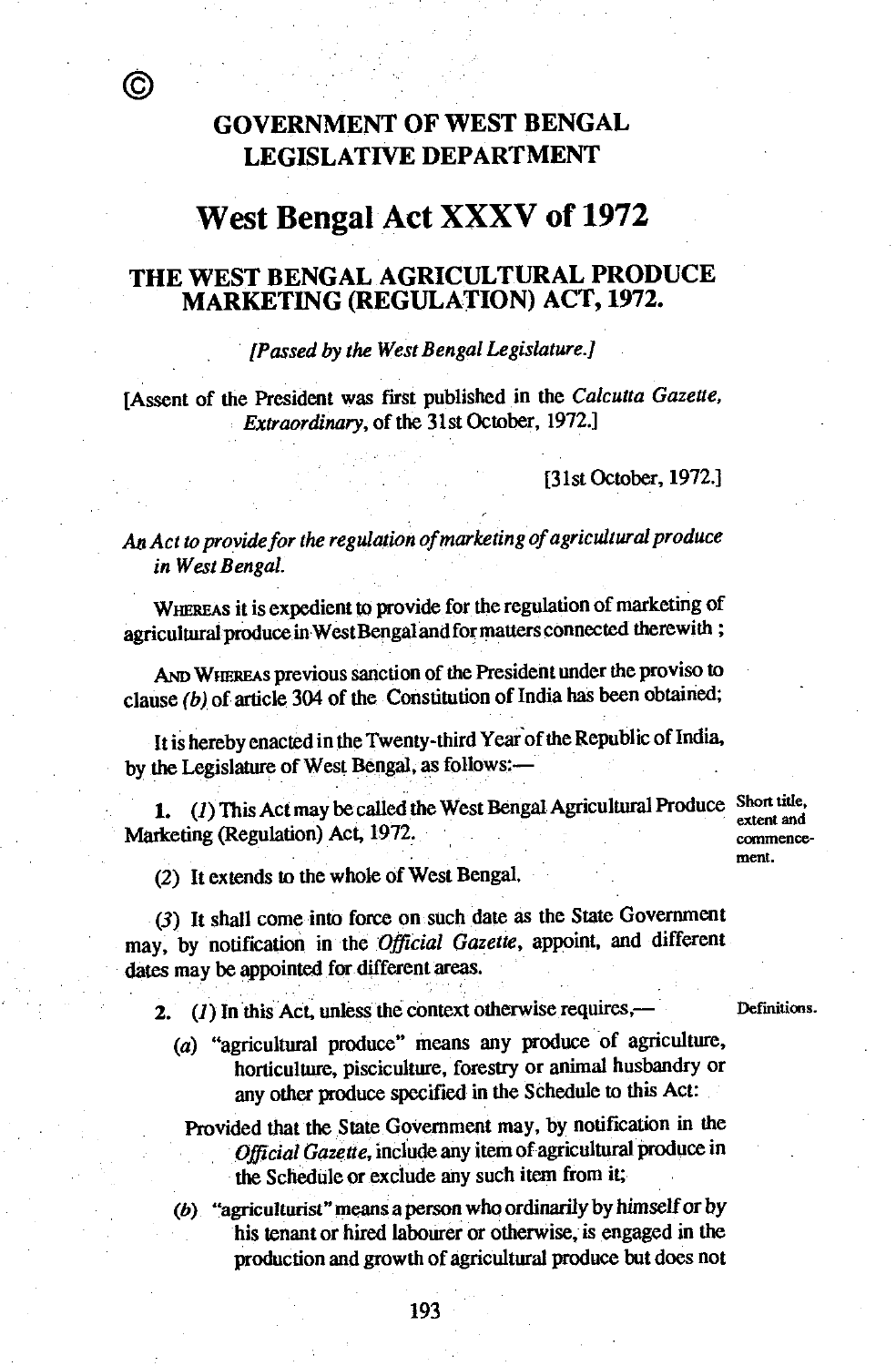[West Ben. Act

#### *(Section 2.)*

include a trader or broker in agricultural produce notwithstanding that such trader or broker is also engaged in the production or growth of agricultural produce;

- (c) "broker" means an agent whose ordinary course of business is to negotiate and make contracts on payment of commission for the purchase or sale of agricultural produce on behalf of his principal, but does not include a servant of such principal engaged in negotiating or making such contracts;
- (d) "commission agent" means a person who buys and sells agricultural produce for any person, keeps it in his custody and controls it during the process of its sale or purchase, and collects payment therefor from the buyer and pays it to the seller, and receives by way of remuneration a commission or percentage upon the amount involved in each transaction;
- (e) "Director" means the Director of Agriculture, West Bengal and includes the Additional Director of Agriculture (Marketing), West Bengal and Joint Director of Agriculture (Marketing), West Bengal ;
- $(f)$  "local authority" means in any municipal area, the municipal authority by whatever name called and in the village, the *Gram Panchayat;*
- (g) "market" means a market established or declared as such under this Act for a market area and includes a market proper, a principal market yard, sub-market yard or yards, if any;
- (h) "market area" means any area declared to be a market area under section 3;
- (i) "market committee" means a committee constituted under section 5;
- *(i)* "marketproper" means any area within the market area including all lands and buildings thereon within such distance of the principal or sub-market yard as the State Government may, by notification, declare to be a market proper under section 4;
- *(k)* "measurer" means a person whose business is to measure a consignment of agricultural produce for sale;
- *(1)* "prescribed" means prescribed by rules made under this Act;
- (m) "principal market yard" means any enclosure, building or locality within the market proper declared to be a principal market yard under section 4;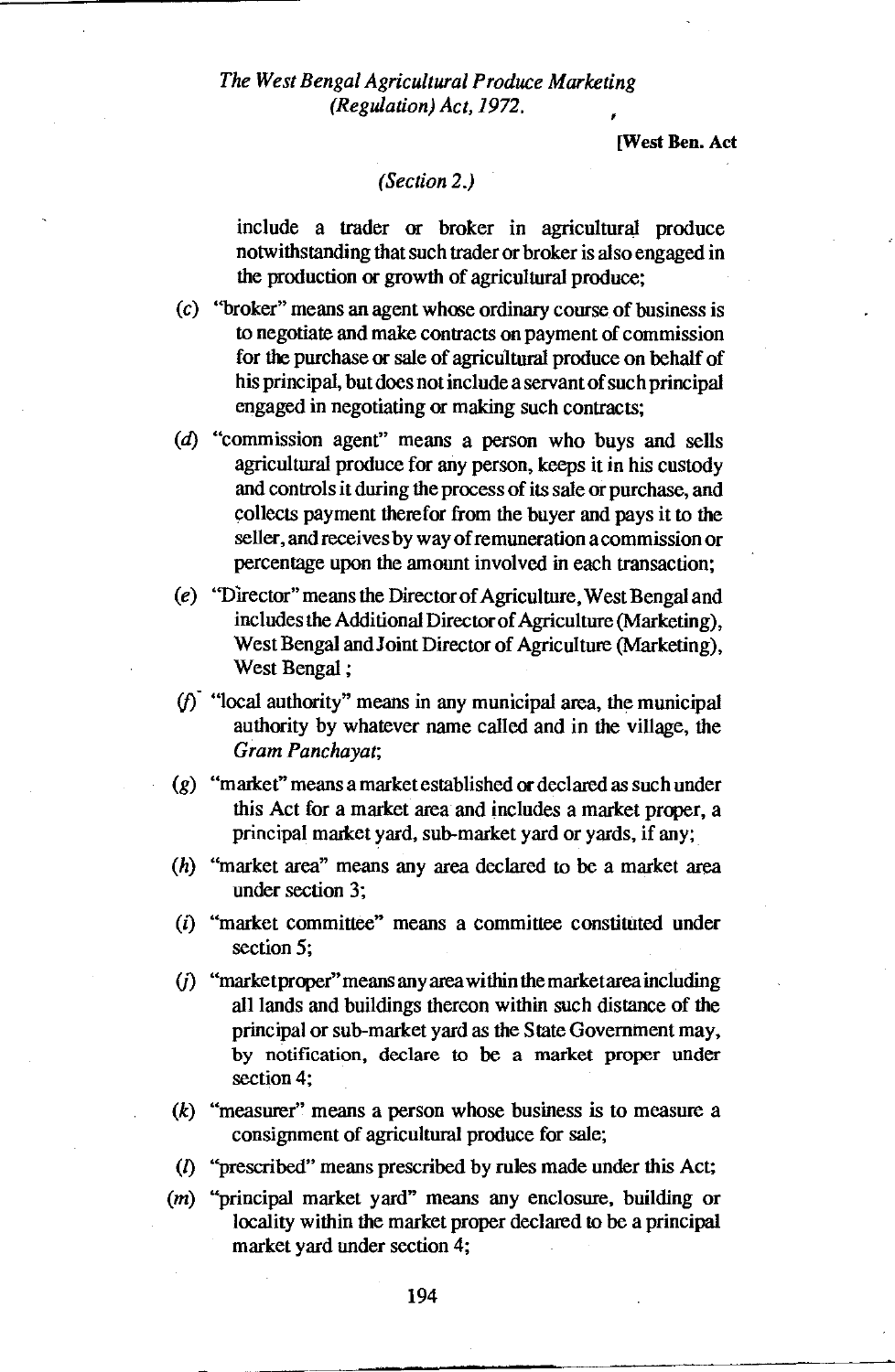XXXV of 1972.]

### *(Section 2.)*

- (n) "retail sale" means a sale of any agricultural- produce not exceeding such quantity as may, by rules made under this Act, be fixed in respect of such agricultural produce;
- (o) "Schedule" means the Schedule to this Act;
- (p) "Secretary" means a person appointed as such under section 14 and includes an officiating or acting secretary;
- (q) "standard weight" and "standard measure" have the same meanings respectively assigned to them in the West Bengal Standards of Weights and Measures (Enforcement) Act, 1958;
- (r) "sub-market yard" means any enclosure, building or locality within the market proper declared to be a sub-market yard under section 4;
- (s) "surveyor" means a person whose business is to survey a consignment of agricultural produce for sale in regard to quality, refraction, adulteration and any other purposes;
- (t) "trader" means a person ordinarily engaged in the business of purchasing and selling agricultural produce as a principal or as a duly authorised agent of one or more principals and includes a person ordinarily engaged in the business or processing or preservation of agricultural produce;
- *Explanation.—The* word "person" includes any firm, joint family, association or body of individuals whether incorporated or not;
- $(u)$  "trade allowance" means anything realised in cash or kind, by the purchaser from the seller in any transaction relating to agricultural produce either by deduction from the price agreed upon or otherwise;

*Explanation.—In* this clause "purchaser" includes a commission agent;

- (v) "warehouseman" means a person whose business is to store agricultural produce in any building, structure or enclosure on behalf of persons depositing such produce; and
- (w) "weighman" means a person who, in the ordinary course of business, is engaged in the weighing of agricultural produce in connection with a transaction of sale or purchase thereof.

*(2)* If any question arises as to *whether* a person is or is not an agriculturist or a trader within the meaning of this Act, the decision of the Director on such question shall be final:

West Ben. Act XXIII 1958.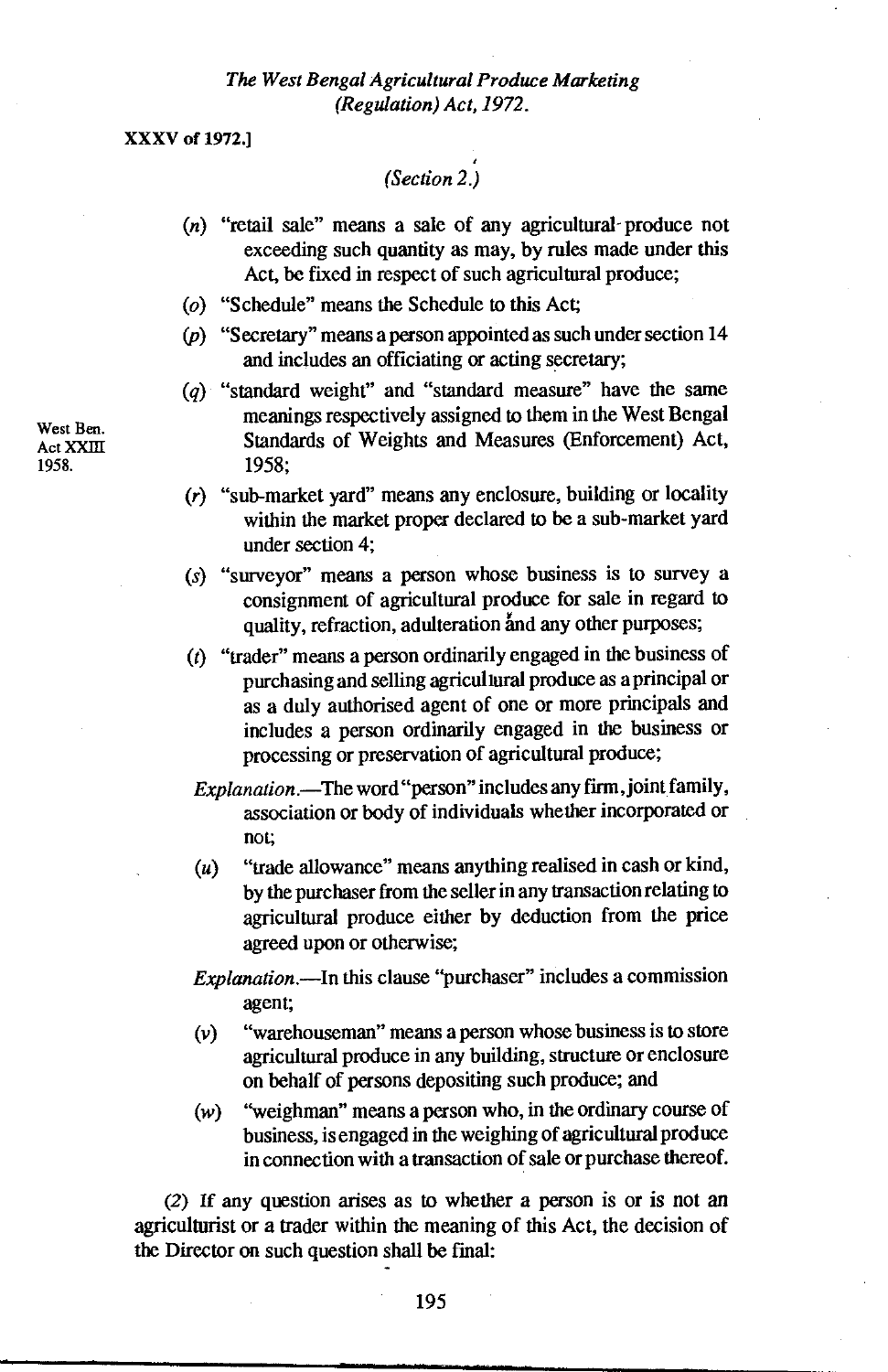[West Ben. Act

#### *(Sections 3-5.)*

Provided thatthe Director shall give the person areasonable opportunity of being heard before giving his decision.

Declaration of market area.

3. *(1)* Notwithstanding anything to the contrary contained in any other law for the time being in force, the State Government may, by notification, declare any area as a market-area within which purchase and sale of such agricultural produce as may be specified in the notification, shall be regulated.

(2) On the publication of such notification under sub-section  $(1)$ , or with effect from such later date as may be specified therein, no local authority or other person shall, notwithstanding anything to the contrary contained in any law for the time being in force, within the market area, or within such distance thereof as may be notified in the *Official Gazette*  in this behalf, setup, establish or continue or allow to be setup, established or continued any place for the purchase or sale of such agricultural produce as has been specified in the notification under sub-section *(1),*  except in accordance with the provisions of this Act and the rules made thereunder.

*Explanqtion.—A* local authority or any other person shall not be deemed to set up, establish or continue or allow to be set up, established or continued a place as a place for the purchase or sale of agricultural produce within the meaning of this section, if the seller is himself the producer of the agricultural produce or any person employed by such producer and the buyer is a person who purchases such produce for his own use.

(3) The State Government may, by notification, include or exclude any area in or from a market area, as the case may be, or include or exclude any agricultural produce in or from the list of agricultural produce.

Declaration of principal market yard sub-market yard and market proper.

**4.** *(1)* The State Government may, by notification, declare—

- (i) any enclosure, building or locality in any market area, to be the principal market yard and other enclosures, buildings or localities in such area to be one or more sub-market yard or yards for a market area; and
- $(ii)$  such area, includig all lands and the buildings thereon, within such distance of the market yard or yards, as it thinks-fit, to be market proper.

Market  $\begin{array}{ll} 5. \end{array}$  (1) For every market area the State Government shall, by Committee. notification, constitute a market committee.

> (2) Every market committee shall be a body corporate by such name as the State Government may specify, shall have perpetual succession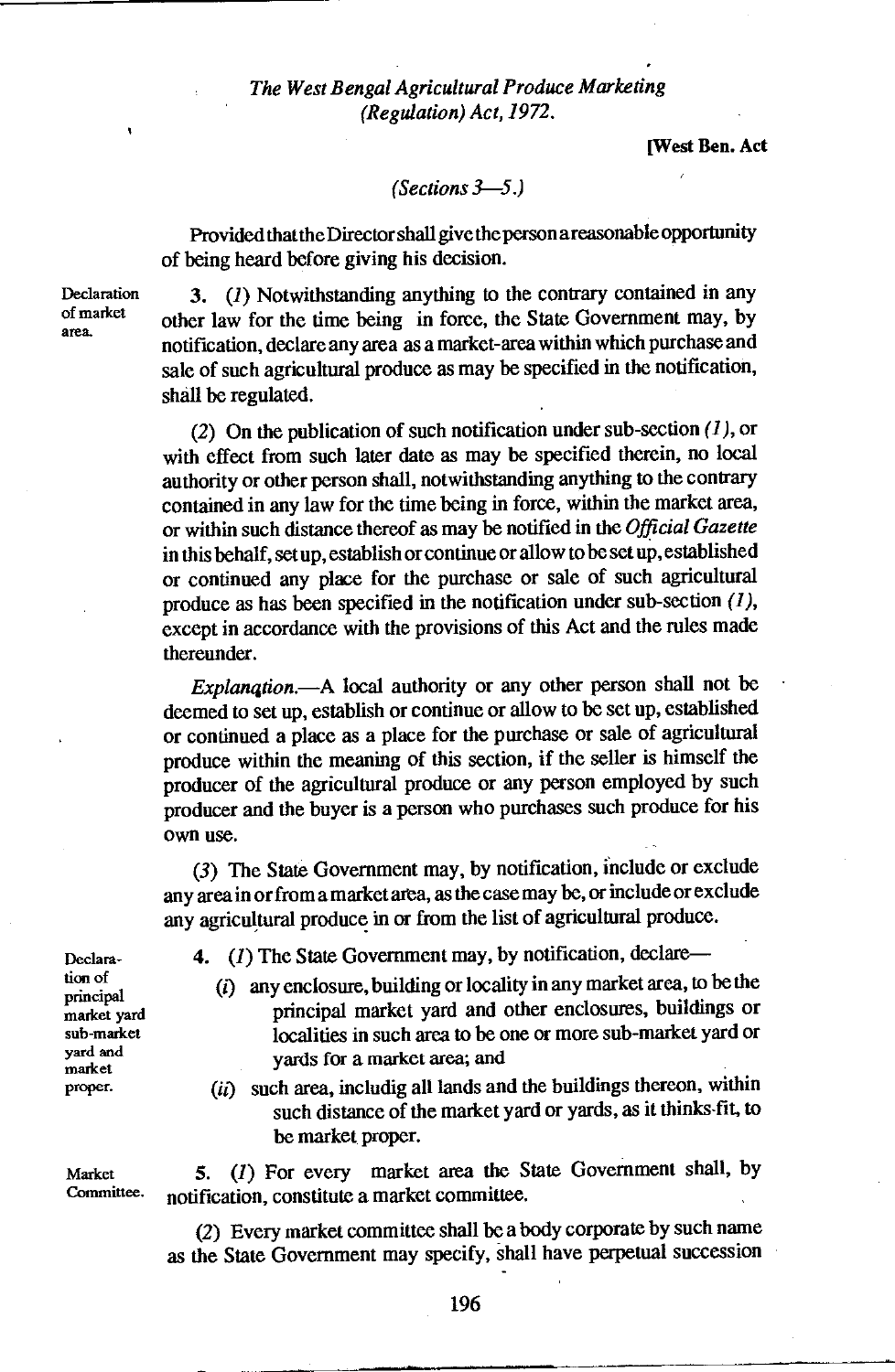XXXV of 1972.]

#### *(Section* 5.)

and a common seal, may sue and be sued in its own name, shall acquire, hold and dispose of property both movable and immovable, enter into contracts and do all such things as may, from time to time, be necessary for carrying out the functions of this Act:

Provided that save as the State Government may, by general or special order, direct, no market committee shall permanently transfer any immovable property except in pursuance of a resolution passed at a meeting of the market committee by not less than three-fourths of its members and with the previous sanction of the State Government.

- (3) A market committee shall consist of the following members—
	- (a) two officers of the State Government of whom at least one shall be an officer of the Directorate of Agriculture, West Bengal, having jurisdiction over the area for which the market committee is constituted;
	- *(b)* one person to represent the members of any co-operative marketing society carrying on business in the market area, or if there is no such co-operative marketing society, any other co-operative society carrying on business in such area;
	- *(c)* one person representing the bank financing the market committee:
		- Provided that in case where fmancing by bank is not done the State Government may nominate a representative of any other bank functioning in or near the market area;
	- (*d*) one person representing the local authority having jurisdiction over the market area;
	- (e) five persons representing the agriculturists of the locality carrying on business in agricultural produce in the market area; and
	- (f) two persons representing the licensed traders doing business in agricultural produce in the market *area.*

*(4)* The State Government may, at any time, by order issued in this behalf, increase the representation of members mentioned in clauses *(e)*  and *(f)* of sub-section *(3)* to seven and three respectively.

(5) The members of every market committee shall be appointed by the State Government in consultation with the Director.

*(6)* The State Government shall appoint one from among the members of the market committee to be the Chairman who shall be the executive head of the market committee and another to be the Vice-Chairman of the market committee.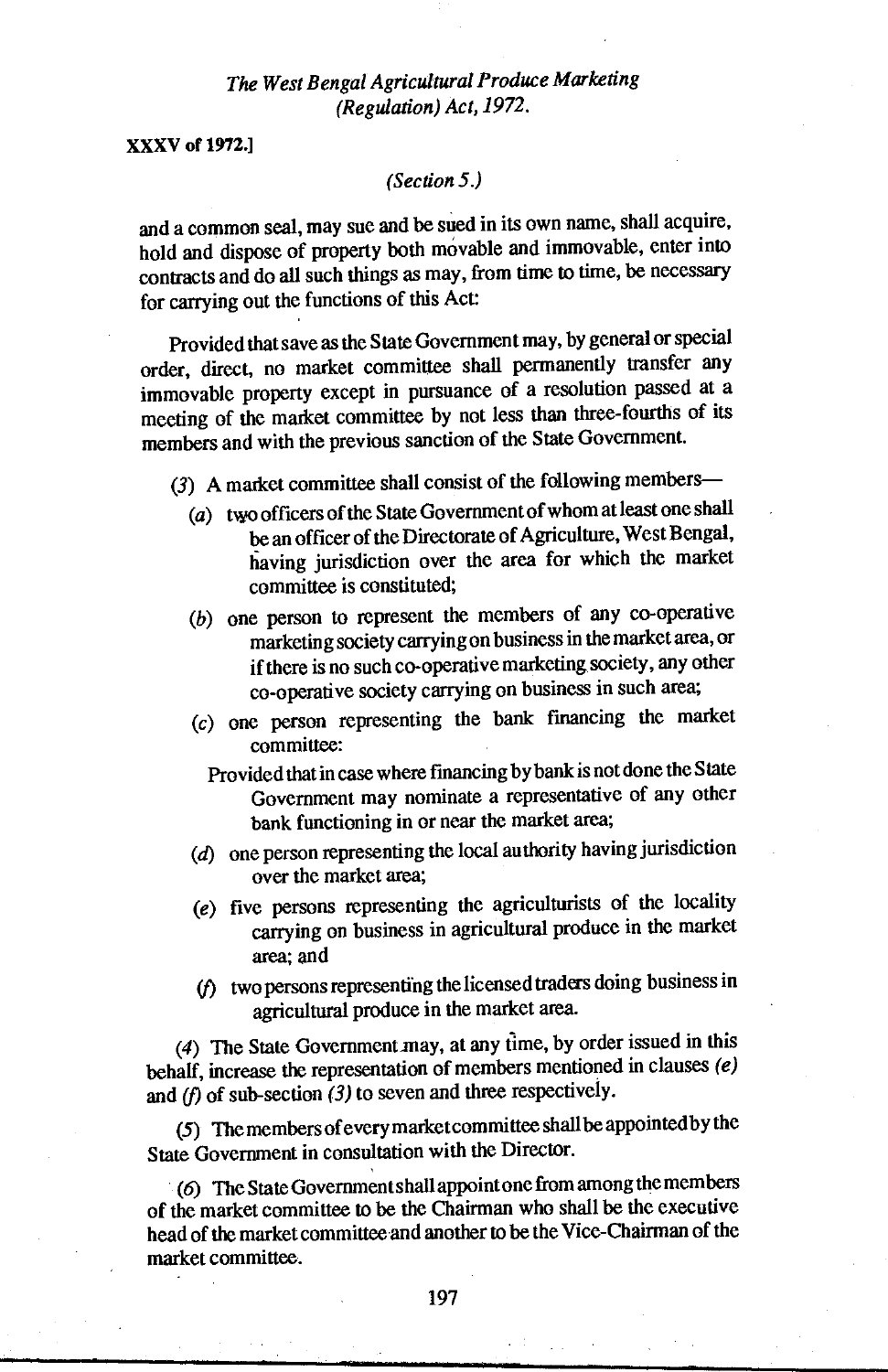**[West Ben. Act** 

#### *(Sections 6-10.)*

*(7)* The term of office of the members of the market committee, save as otherwise provided in this Act, shall be three years from the date of publication of their names in the Official Gazette and shall include any further period which may elapse between the expiration of the said period of three years and the date of the first meeting of the succeeding market committee at which a quorum is present: '

Provided that a member of a market committee may, on expiry of his term of office, be re-appointed.

**6.** The names of Chairman, Vice-Chairman and every member of the market committee shall be published by the State Government in the *Official Gazette* and the market committee shall be deemed to be duly constituted from the date of such publication.

**Disqualification** of members.

Publication of names of members.

- 7. No person who—
	- (a) is an employee of the market committee, or
	- (b) has been declared by a competent court to be of unsound mind, or
	- (c) is an undischarged insolvent, or
	- (d) has been convicted by a court of law for an offence involving moral turpitude,

shall be eligible to be appointed as a member of any market committee.

**8.** The members of every market committee shall hold office on such terms and conditions as may be prescribed.

Casual vacancy.

Terms and conditions for holding office.

> **9.** *(1)* If, at any time, a vacancy occurs in the office of a member of a market committee by reason of the non-acceptance of office, or by the removal, death or resignation, the vacancy shall be filled by a fresh appointment of a person belonging to the class which such member represented.

> (2) Every person appointed under sub-section *(1)* shall hold office for the unexpired period of the term of office of member whose place he fills.

Removal of member.

10. The State Government may, by notification in the *Official Gazette,* remove any member of a market committee from his office if such member has, in the opinion of the State Government, been guilty of misconduct or neglect of duty or has become disqualified within the meaning of section *7:* 

Provided that the State Government shall, before passing any order under this section, give the person concerned an opportunity of being heard.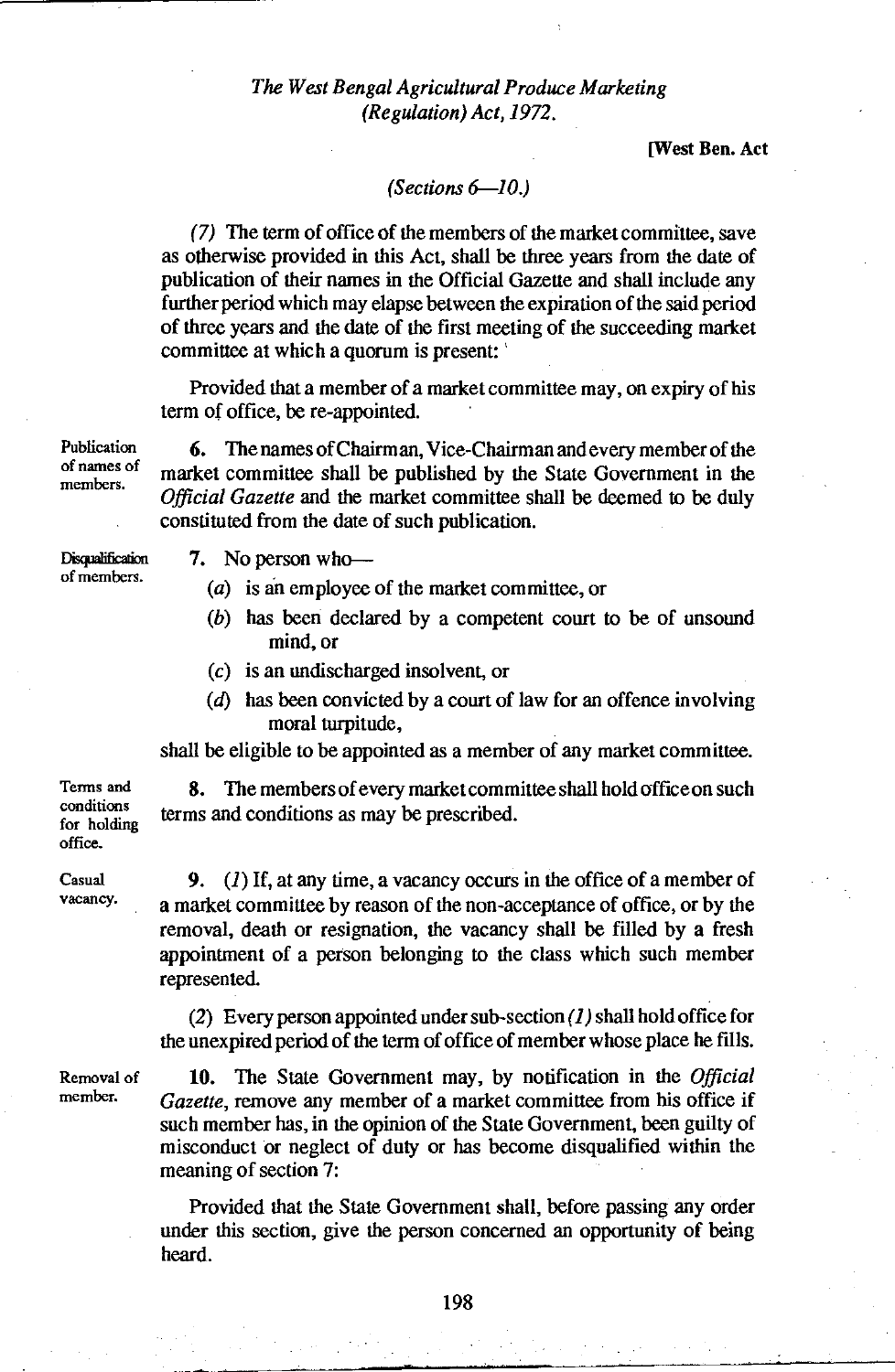**XXXV of 1972.1** 

#### *(Sections 11, 12.)*

**11.** No action of a market committee shall be called in question Validity of a setion of a merely by reason of the existence of any vacancy in, or any defect in the constitution of, the market committee at the time of taking such action. committee.

12. (1) Subject to the other provisions of this Act, the following Duties and shall be the duties and functions of a market committee:—

- $(i)$  to establish market for the market area providing for facilities in connection with the marketing of agricultural produce;
- (ii) to grant or renew licences, in the manner prescribed, to traders, commission agents, brokers, weighmen, measurers, warehousemen, surveyors and other persons or firms referred to in section 13;
- (iii) to administer market committee fund referred to in section 19 and maintain the accounts thereof in the prescribed manner;
- (iv) to maintain and manage the principal market yard including the sub-market yard or yards and to control, regulate and run the market in accordance with the provisions of this Act and the rules made thereunder;
- (v) to keep a set of standard weights and standard measures in each principal market yard and sub-market yard against which weighment and measurement may be checked ;
- (vi) to collect and furnish such statistics and information relating to every such market yard and the marketing of agricultural produce as may be required by the Director or any other person authorised by him in this behalf;
- (vii) to publish and disseminate for the benefit of the general public such market information and other instructions as may be issued by the Director in this behalf ;
- (viii) to settle disputes between buyers and sellers of agricultural produce or their agents in such manner as may be prescribed;
	- $(ix)$  to promote grading and standardisation of agricultural produce in such manner as may be prescribed;
	- $(x)$  to control and regulate admission of persons to the principal market yard or sub-market yard or yards and to determine the conditions for the use of the market and to prosecute persons trading without a valid licence in the market;
	- $(xi)$  to bring, prosecute or defend any suit, action, proceeding, application or arbitration in regard to any matter;

market

functions of the market committee.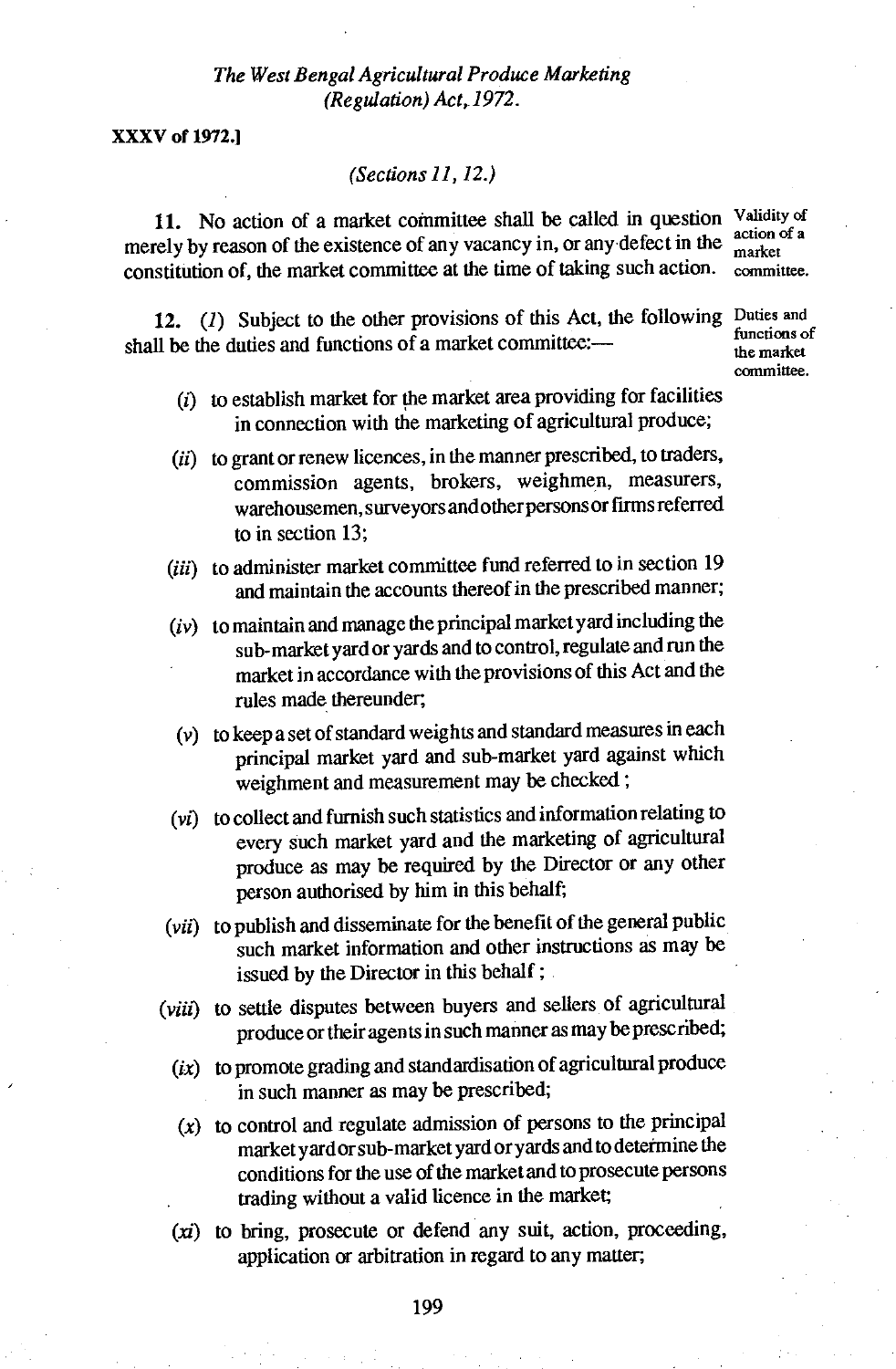[West Ben. Act

#### *(Section 13.)*

(xii) to perform such other duties and discharge such other functions as are imposed or conferred upon it by or under this Act or the rules made thereunder.

(2) A market committee may delegate to a sub-committee or subcommittees constituted by it from amongst its members in such manner as may be prescribed, all or any of its functions under this Act in respect of any market over which it has jurisdiction:

Provided that the market committee may accept, reject or revise the decision of such sub-committee or sub-committees.

Licence.

13. *(1)* After six months from the declaration of any area as a market area, no person shall, within the market proper, carry on business or act as a trader, commission agent, broker, weighman, measurer, warehouseman or surveyor, or sell or purchase agricultural produce, or engage in processing and preservation of agricultural produce, or setup, establish or continue a stall, shed or other structure for storage, sale or purchase of any agricultural produce, except, under and in accoordance with the prescribed terms, and conditions of a licence issued in this behalf by the market committee.

(2) Any person desiring to obtain a licence under sub-section *(1) may*  make an application to the market committee in such form and on payment of such fee not exceeding rupees two hundred, as may be prescribed.

(3) On receipt of an application under sub-section (2), the market committee may issue the licence in such form, subject to such terms and conditions and for such period as may be prescribed.

(4) Any licence issued under sub-section *(3) may* be renewed for such period as may be prescribed, by the market committee from time to time on application made in this behalf by licensee and on payment of a fee equal to the fee payable for the issue of the licence in the first instance.

(5) The market committee may refuse to issue or renew any licence under this section in favour of any person if it is satisfied that such person has previously been convicted by a court of law for an offence punishable under this Act.

(6) The market committee may, after giving the holder of a licence under this section an opportunity of showing cause in such manner as may be prescribed, cancel his licence or suspend it for such period as it thinks fit for any breach of the terms and conditions of the licence or for any contravention of the provisions of this Act.

(7) Where a licence is cancelled or suspended under sub-section *(6),*  the licensee shall not be entitled to any compensation therefor, nor shall he be entitled to the refund of any fee paid by him for the licence.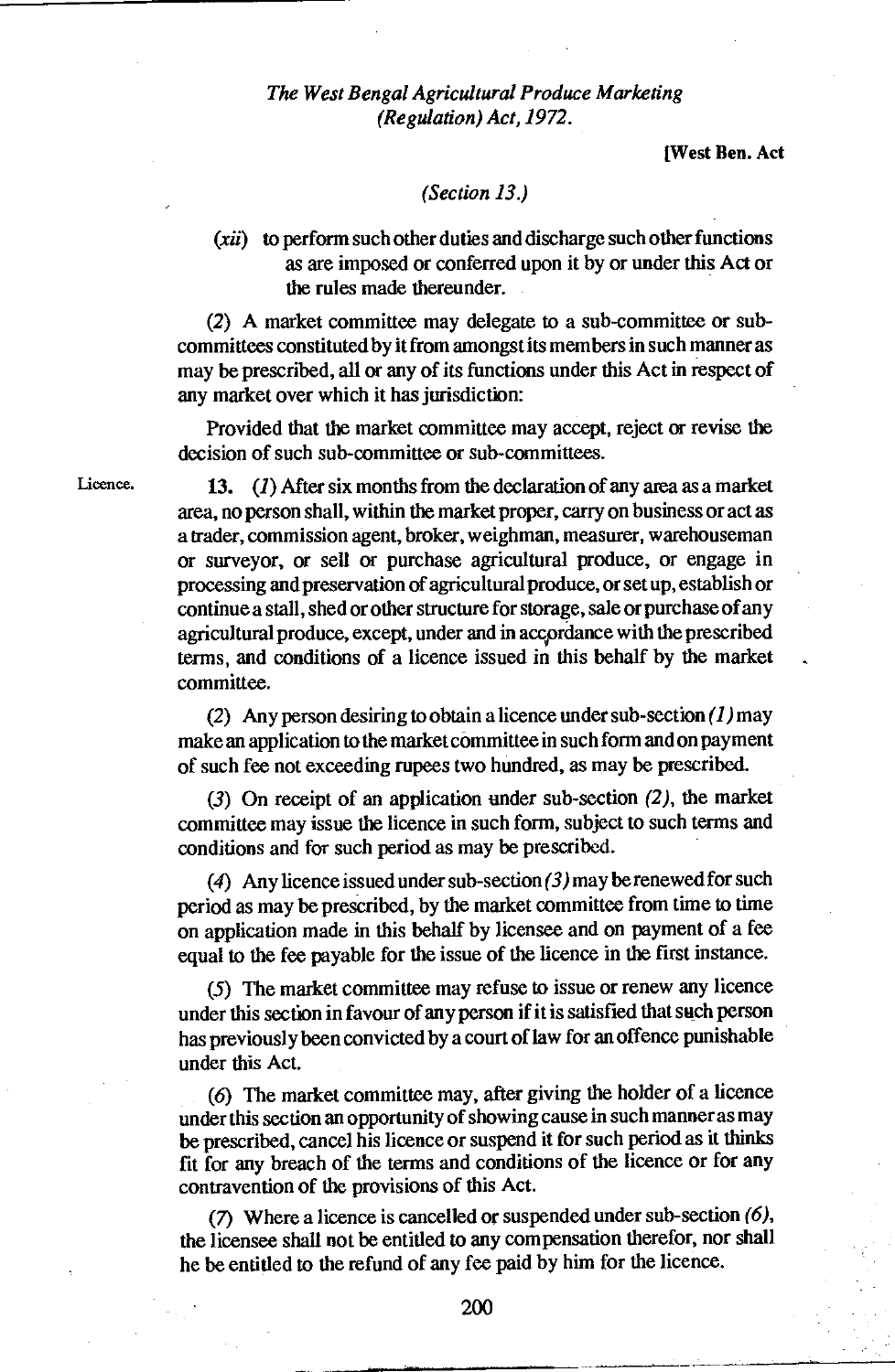201

XXXV of 1972.1

#### *(Sections 14-18.)*

prescribed: 14. *(1)* Every market committee shall have a Secretary to be appointed Officers and by the State Government on such terms and conditions as may be  $_{\rm of the}^{\rm{empo}}$ 

Provided that the State Government may appoint any officer of the Directorate of Agriculture as Secretary of the market committee.

(2) The State Government may appoint engineering andother technical personnel for the efficient working of the market committee.

(3) The market committee may employ such other officers and employees as the State Government may sanction.

(4) The salaries and allowances of the officers and employees of the market committee shall be paid from the market committee fund and the market committee shall also provide for the payment of leave allowance, pension, gratuity and provident fund to all its officers and employees in accordance with such rules relating to the terms and conditions of service of such officers and employees as may be made by the State Government.

15. (1) Every market committee shall hold its meeting at least Meetings of the market once in every month.

the market committee.

(2) The Chairman or in his absence the Vice-Chairman shall preside at every meeting of the market committee and in the absence of both, the members present shall elect one from among themselves to preside at such meeting.

(3) Six members shall form quorum for a meeting of the market committee.

(4) Every matter coming before the market committee shall be decided by a majority of votes of the members present and voting in the meeting and in the case of equality of votes the president of the meeting shall have a second or casting vote.

16. The Secretary and the other officers and employees of the market Duties of the committee shall discharge such duties as may be entrusted to them by the market committee.

17. The market committee shall levy and collect market fees on the Power to agricultural produce brought in the market area, at such rates not exceeding rupee one per Rs. 100.00 worth of agricultural produce as may be determined by the market committee.

18.  $(I)$  A market committee may, with the previous sanction of the Power to borrow. *State Government,* raise money required for carrying out the purposes of this Act on the security of any property vested in and belonging to such committee.

Secretary and other officers and employees.

levy fee.

borrow.

market committee.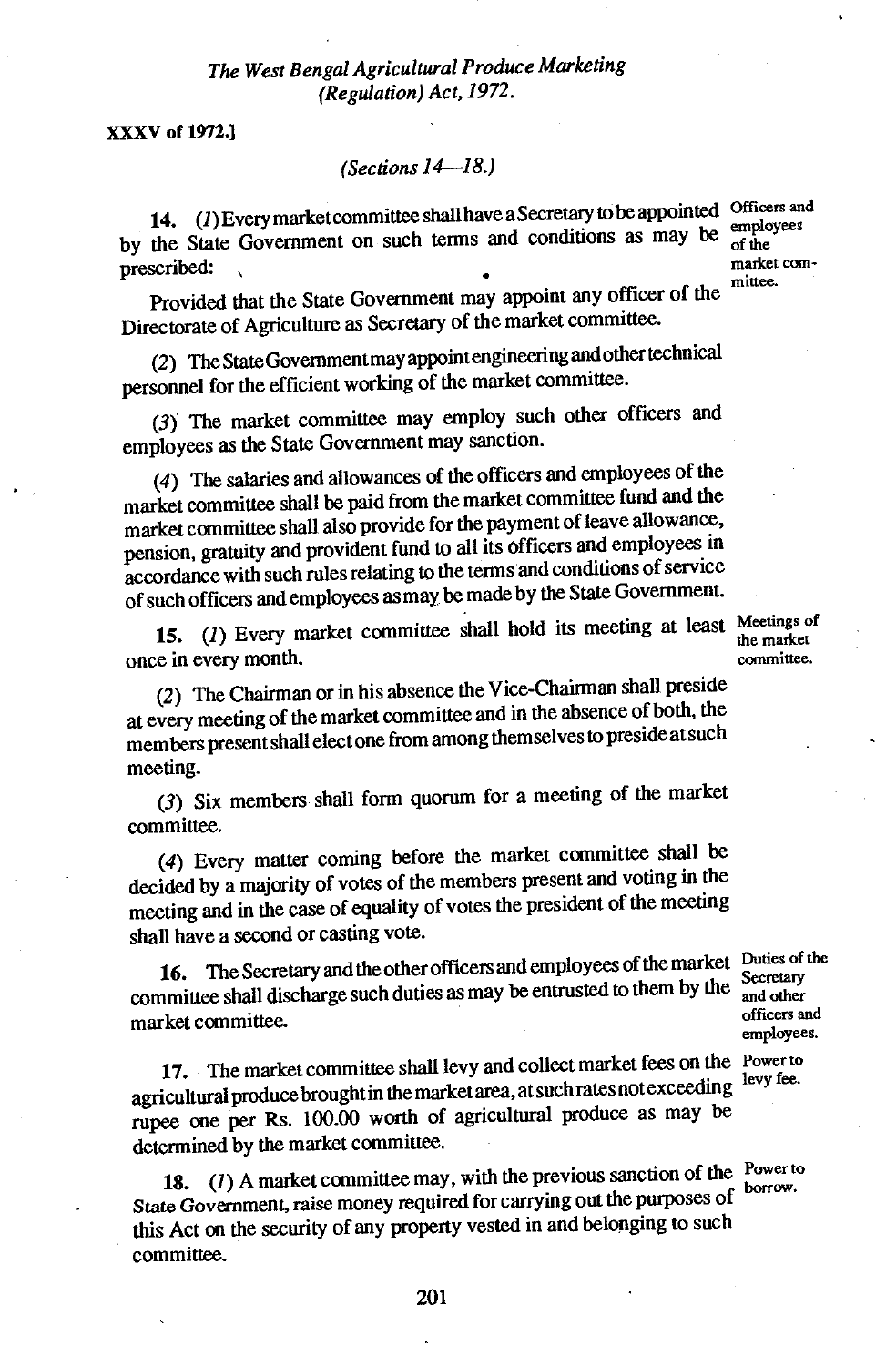[West Ben. Act

#### *(Sections 19-21.)*

(2) A market committee may, subject to such conditions as may be imposed by the State Government, obtain loan from the State Government.

Market committee fund. •

19. All moneys received by a market committee shall be paid into a fund to be called the market committee fund and all expenditure incurred by the market committee under or for the purposes of this Act shall be defrayed out of the said fund. Any surplus remaining with the market committee shall be utilised in such manner as may be prescribed.

20. *(1)Subject* to the provisions of section 19, the market committee fund may be applied for the following purposes only, namely:—

- $(i)$  the acquisition of a site or sites for the market;
- (ii) the maintenance and improvement of the market:
- (iii) the construction and repair of buildings necessary for the purpose of such market and for the health, convenience and safety of the persons using it;
- (iv) payment of pay, pension, leave allowance, gratuity, compensation for injuries resulting from accidents, compassionate allowance and contributions towards leave allowance, pension or provident fund of the officers and other employees of the market committee;
- (v) the payment of interest on loans raised and the provision of a sinking fund in respect of such loans;
- (vi) the construction, repair and maintenance of the means of communication for the market;
- *(viz)* such travelling and other allowances of the members of the market committee as may be prescribed;
- *(viii)* any other purposes which the State Government may notify by a special order.

(2) The market committee fund shall be operated by the Chairman jointly with the Secretary or another member of the market committee and the accounts thereof shall be kept and audited in such manner as may be prescribed.

Execution o contract.

21. *(1)* Every contract required to be entered into by the market committee shall be in writing and signed on behalf of the market committee by its Chairman and two other members.

(2) No contract other than a contract as provided in sub-section *(1)*  shall be binding on the market committee.

Applicaion of the market committee fund.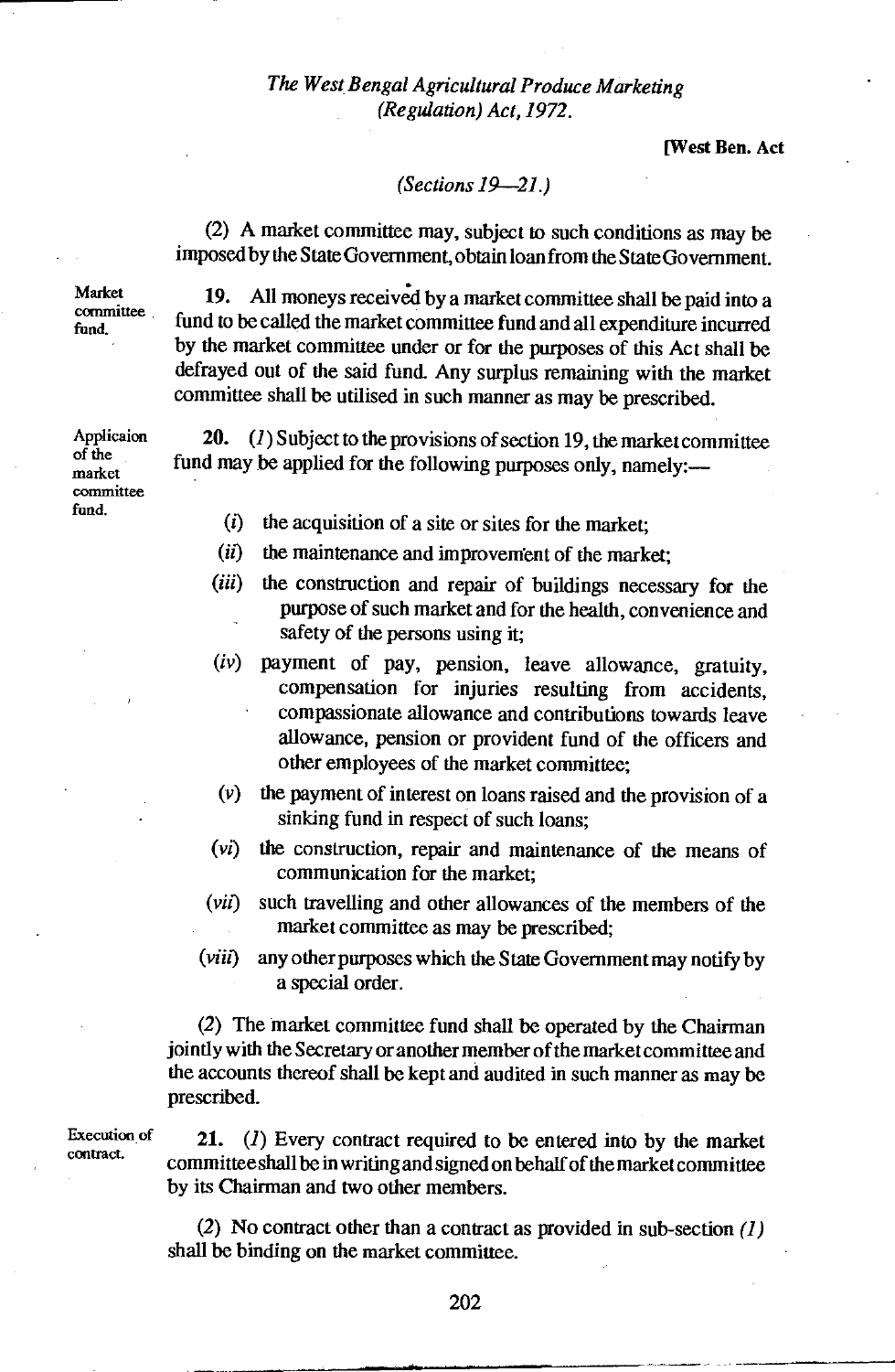**XXXV of 1972.1** 

5 of 1908.

*(Sections 22-26.)* 

22. If at any time the State Government considers it necessary so to Dissolution do in the public interest, it may, by notification in the *Official Gazette*, <sup>ot the</sup> dissolve any market committee and proceed to reconstitute it in accordance committee. with the provisions of this Act and appoint a person to perform the functions of the market committee, until it is so reconstituted.

23. The market committee shall furnish such information in Market comconnection with its duties and functions as the Director or the State Government or any officer appointed by the State Government may in this information<br>hebelf cell for behalf call for.

24. (1) The Director or any other officer not below the rank of an Power of Assistant Director of Agriculture, authorised by the State Government in this behalf by general or special order, may inspect or cause to be inspected the accounts of the market committee or institute an enquiry into the affairs of the market committee and require the market committee or its Chairman to do a thing or to refrain from doing a thing which the Director or other officer considers necessary or desirable in the interest of the market or the market committee.

*(2)* The Director or any officer authorised by the State Government under sub-section (1) shall, for the purposes of the said sub-section, have the same powers as are vested in a Court under the Code of Civil. Procedure, 1908, when trying a suit in respect of the following matters, namely:—

- (a) enforcing the attendance of any person and examining him on oath or affirmation;
- (b) compelling the production of documents ; and
- (c) issuing commissions for the examination of witnesses.

25. The Director may, for reasons to be recorded in writing, suspend Director may or cancel any licence issued under section 13 and may take such other steps cancel or<br>as he may deem fit in the interest of the market:<br>licence. as he may deem fit in the interest of the market:

Provided that before passing any order under this section the Director shall give a reasonable opportunity to the licensee of being heard.

26. Where the market committee is unable due to any order or Alternative arrangements decision of a court or any other reason to perform the duties imposed upon for performit by or under this Act the State Government shall make such alternative ing the duarrangement as it deems necessary for the due performance of the duties market com-<br>and functions of such market committee and functions of such market committee.

famish Government.

inspection.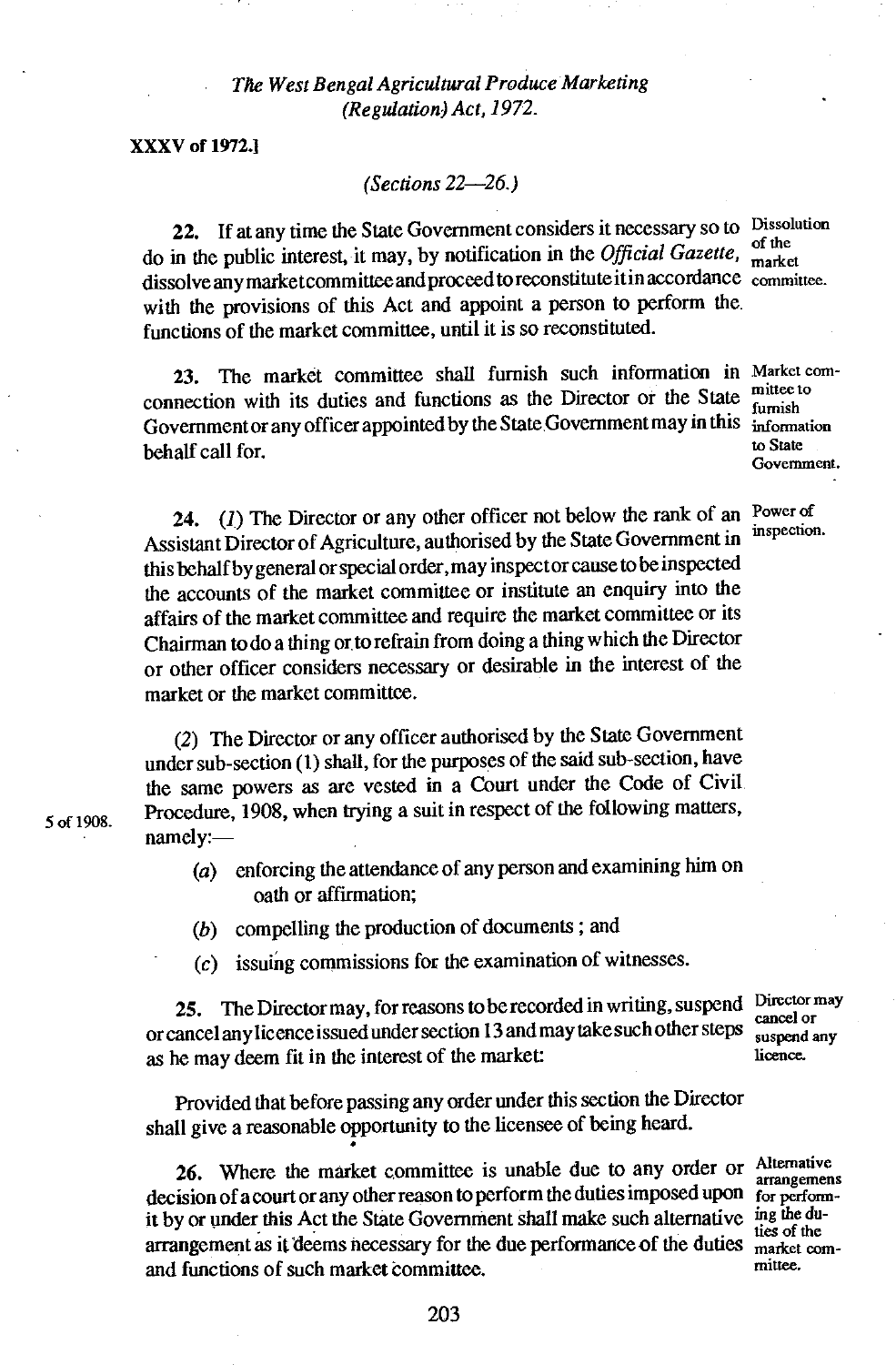#### [West Ben. Act

#### *(Sections 27-32.)*

Supervisory power of the State Government.

Power to exempt.

Recovery of sums due.

Members and employees of a market

be public servants.

27. *(1)* The State Government may, at any time, call for and examine any record from a market committee for the purposes of satisfying itself as to the legality or propriety of any decision or order passed by such market committee and it may after giving an opportunity to the market committee of being heard pass such order thereon as it thinks fit.

(2) The State Government may, pending the examination and disposal of the matter under sub-section *(1),* direct that the execution of the decision or order of the market committee be stayed.

Acquisition 28. Where any land is needed for the purposes of a market committee of land by of land by the State Government may proceed to acquire the same under the market committeee. provisions of the Land Acquisition Act, 1894, or any other law for the 1 of 1894. time being in force.

> 29. The State Government may, by notification in the *Official Gazette* and subject to such conditions and restrictions as it may think fit to impose, exempt any class of persons, commodity or trades from all or any of the provisions of this Act.

30. Every sum due to a market committee under this Act shall be recoverable as an arrear of land revenue under the provisions of the Bengal Ben. Act III<br>Dublic Demanda Beocusty Act 1913 Public Demands Recovery Act, 1913.

committee to 31. Every member of a market committee and every officer and employee of a market committee shall be deemed to be a public servant within the meaning of section 21 of the Indian Penal Code, 1860. 45 of 1860.

Bar of suits 32. *(1)* No suit shall be instituted against any market committee, its in absence of Chairman, Vice-Chairman or any other member, any officer or employee, notice. Chairman, Vice-Chairman or any other member, any officer or employee, or any person acting under the direction of any such market committee, Chairman, Vice-Chairman, or any other member, officer or employee, for anything done or purported to be done, in good faith as such member, Chairman, Vice-Chairman, officer, employee or person under this Act, until the expiration of two months next after notice in writing stating the cause of action, the name and place of abode of the intending plaintiff and the relief which he claims, has been in the case of a market committee, delivered or left at its office and in the casq of the Chairman, Vice-Chairman or other member, officer, employee or person as aforesaid, delivered to him or left at his office or usual place of abode, and the plaint shall contain a statement that such notice has been so delivered or left.

> (2) Every such suit shall be dismissed unless it is instituted within six months from the date of accrual of the cause of action.

> > 204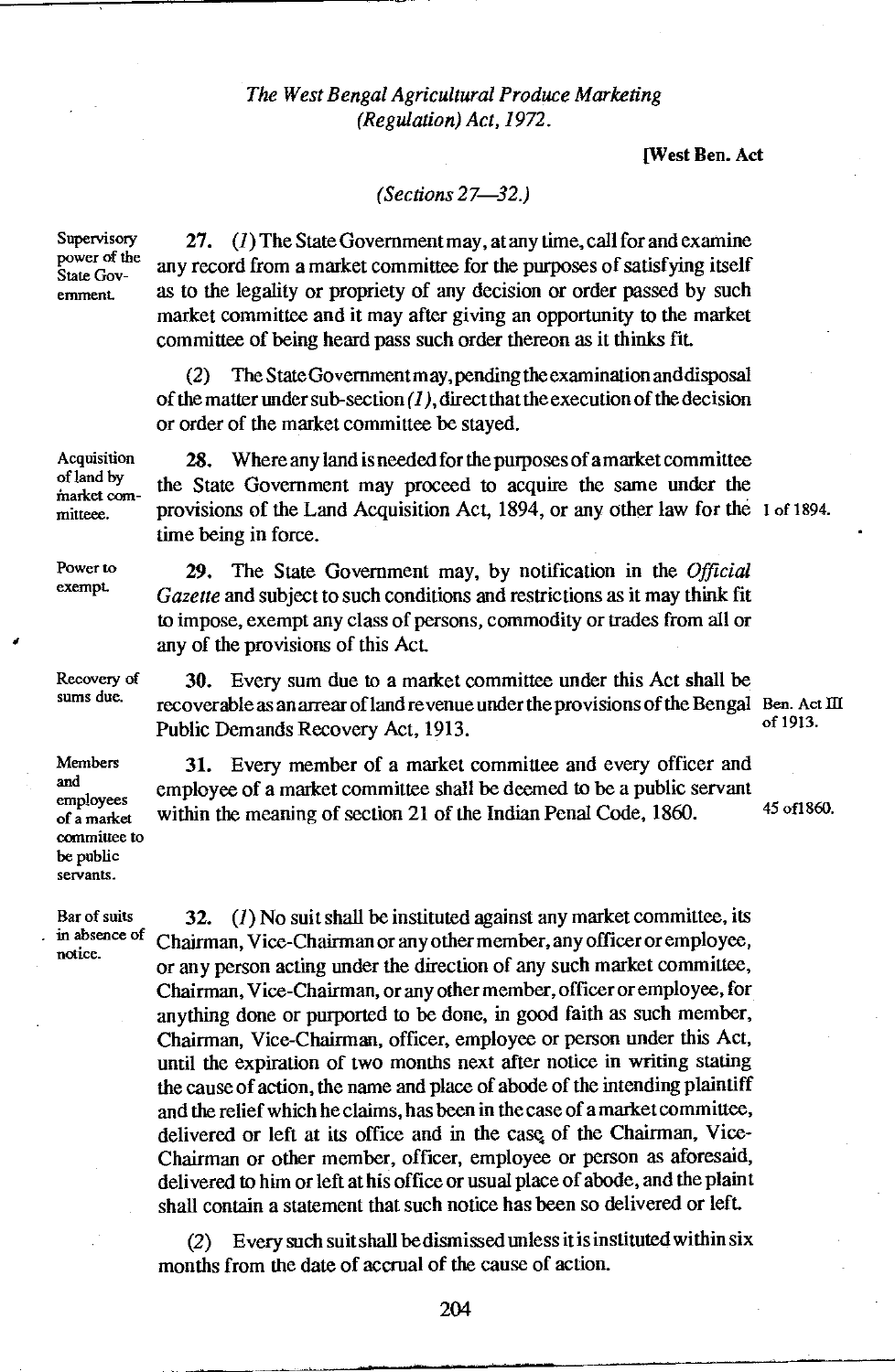XXXV of 1972.1

*(Sections 33-38.)* 

*(3)* Nothing in this section shall be deemed to apply to any suit 47 of 1963. instituted under section 38 of the Specific Relief Act, 1963.

> 33. No trade allowance other than such as may be prescribed shall be Prohibition of trade recovered or given by any person in any transaction within a market area. of trade

34. *(1)* Any person who contravenes the provisions of sub-section Penalty. (2) of section 3 or sub-section *(1)* of section 33 shall be<br>munichable with imprisonment which may expend to three months or with<br>munichable with imprisonment which may expend to three months or with punishable with imprisonment which may expend to three months or with fine which may extend to five hundred rupees, or with both :

Provided that a market committee may, if it so decides, compound the offence in a sum not exceeding one thousand rupees for each of the offences and where the offence is a continuing one, in a further sum of one hundred rupees for every day during which the offence continues.

(2) No court shall take cognizance of any offence under this Act except with the previous sanction of such authority as may be prescribed.

35. Subject to the other provisions of this Act the State Government Power to may delegate any of its powers or functions under this Act to the Director.

36. *(1)* The State Government may constitute a Board to be known as West Bengal State Marketing Board, in such manner and with such number of official and non-official members, as may be prescribed.

(2) The Board constituted under sub-section *(1)* shall perform such duties and in such manner as may be prescribed.

(3) The State Government may delegate all or any of the powers exercisable by it by or under this Act to the Board constituted under subsection *(1).* 

37. The provisions of this Act shall have effect notwithstanding Act to anything to the contrary contained in any other law or in any contract, express or implied, or in any instrument and notwithstanding any custom or usage to the contrary.

38. *(1)* The State Government may, by notification in the *Official* Power to Gazette, make rules for carrying out the purposes of this Act.

(2) In particular, and without prejudice to the generality of the foregoing power, such rules may provide for all or any of following matters, namely:—

*(a)* the manner of controlling, regulating and running a market, settling disputes between buyers and sellers, promoting, granding and standardisation of agricultural produce, other duties and functions of the market committee, and the

delegate.

West Bengal **State** Markeing Board.

override other laws.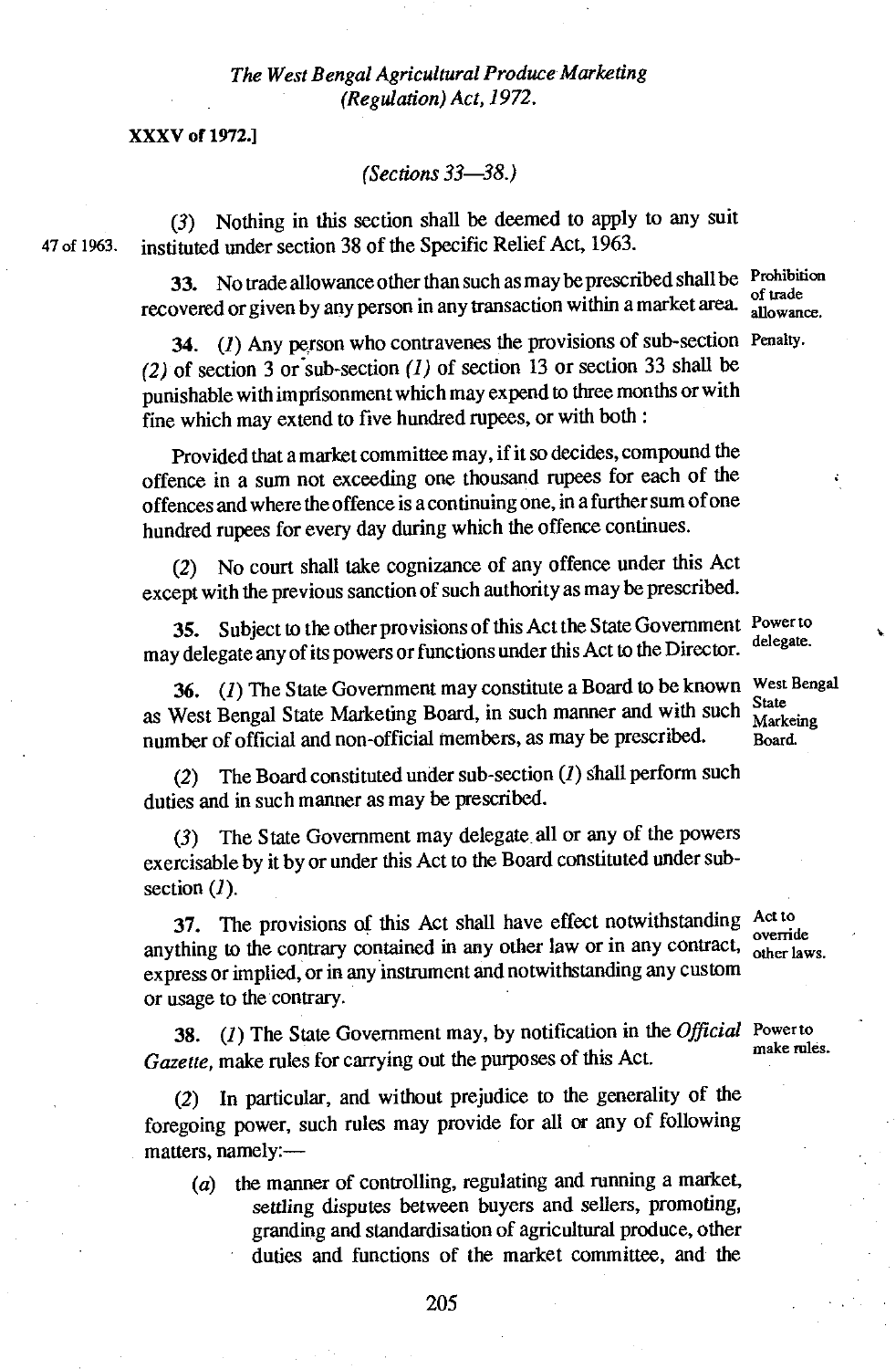[West Ben. Act

#### *(Section 39.)*

manner of delegating functions by a market committee in favour of a sub-committee, referred to in clauses (iv), *(viii),*   $(ix)$  and  $(xii)$  of sub-section  $(1)$ , and sub-section  $(2)$ respectively of section 12;

- (b) form of application for obtaining a licence and the fee payable for it, form for granting a licence and the terms and conditions subject to which the licence is to be granted, and the manner of showing cause against cancellation of a licence, referred to in sub-sections (2), (3) and *(6)* respectively of section 13;
- (c) terms and conditions for the appointment of a Secretary and the payment of leave allowance, pension, gratuity and provident fund to the officers and employees of the market committee referred to in sub-sections *(1)* and *(4)* respectively of section 14:
- $(d)$  the manner of utilising surplus fund of the market committee referred to in section 19;
- (e) travelling and other allowances of the members of the market committee and the manner of keeping and auditing accounts of the market committee referred to in clause *(vii)* of subsection *(1),* and sub-section (2) of section 20 ;
- (f) kinds of trade allowance which may be permitted to be realised under section 33 ;
- ( $g$ ) authority to give sanction for prosecution under sub-section (2) of section 34;
- (h) the manner of constituting the West Bengal State Marketing Board, the number of its official and non-official members, the duties of the Board and the manner in which such duties are to be performed under section 36 ;
- (i) any other matter which has to be or may be prescribed.

Repeal and **39.** *(1)* The West Bengal Markets Regulation Act, 1970, is hereby West Ben.<br>savings. repealed repealed. Act VII of 1970.

> *(2)* Any market committee constituted, any rule or notification issued, any order made, anything done or any action taken under the said Act shall be deemed to have been validly constituted, issued, made, done or taken under the corresponding provision of this Act as if this Act were in force on the day on which such market committee was constituted, such rule or notification was issued, such order was made, such thing was done or such action was taken.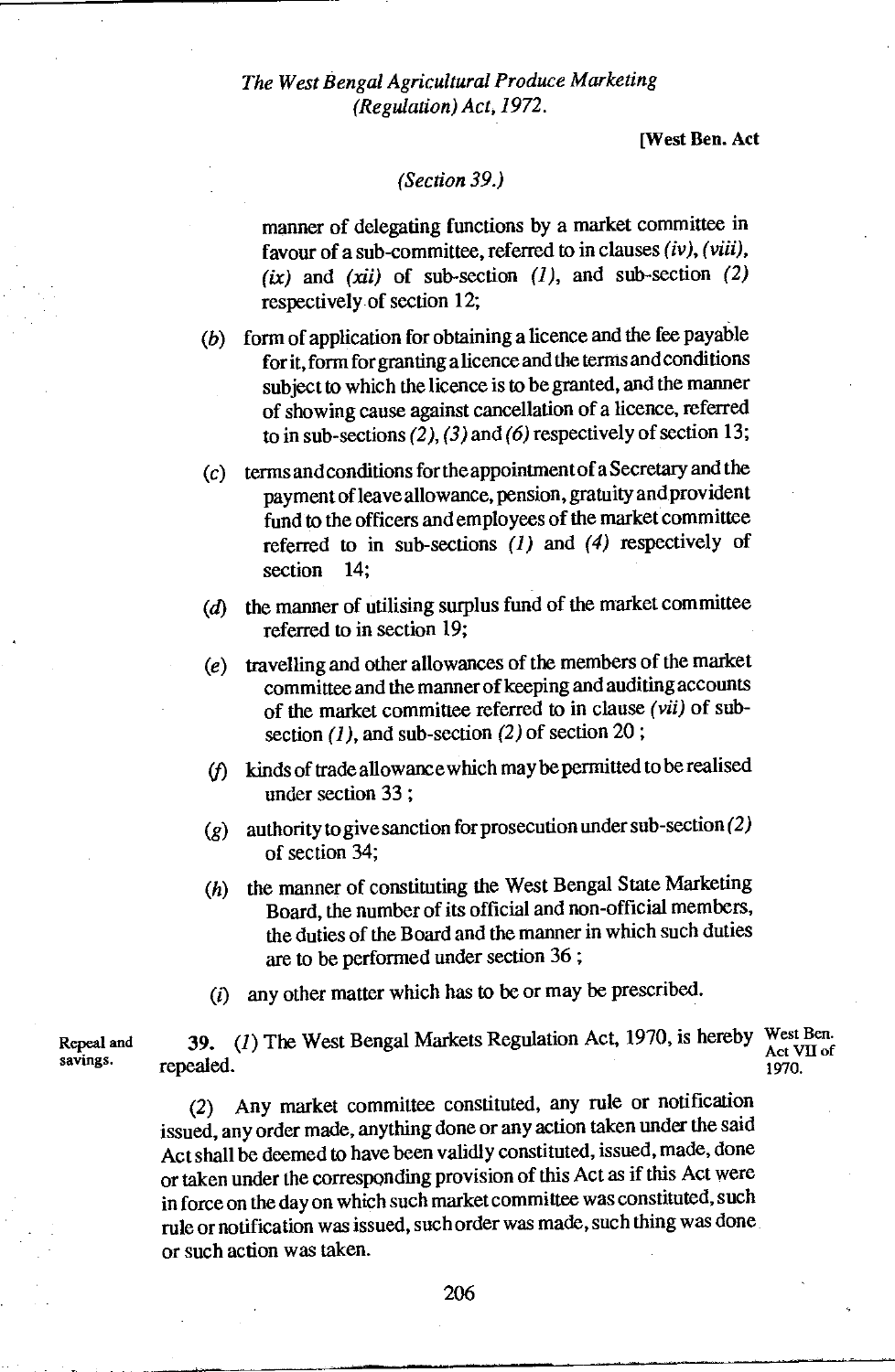XXXV of 1972.1

#### *(Schedule.)*

(3) All properties and assets vested in a market committee constituted under the said Act and all rights, liabilities and obligations acquired, accrued or incurred by such committee before the commencement of this Act shall stand transferred to the corresponding market committee constituted under this Act.

(4) All contracts entered into by or on behalf of any market committee constituted under the said Act, before the commencement of this Act shall be deemed to have been entered into by the corresponding market committee constituted under this Act.

(5) All legal proceedings or remedies instituted or enforceable by or against any market committee before the commencement of this Act may be continued or enforced, as the case may be, by or against the corresponding market committee constituted under this Act.

#### **SCHEDULE**

*[See* section 2 (1)(a).1

- I. Cereals • • (1) Paddy
	- (2) Rice
	- (3) Wheat.
	- (4) Maize.
	- (5) Barley.
	- (6) Raoj or Marua.
	- (7) Jowar.
	- (8) Bajra.
	- (9) Cheena.

(10) Kodo.

- II. Pulses  $\cdots$  (1) Gram.
	- (2) Arhar.
	- (3) Masur.
	- (4) Urad or Kalai.
	- (5) Khesari.
	- (6) Mung.
	- (7) Dry Peas (Matar or Kerao).
	- (8) Cowpea seed (dry).
- III. Oilseeds ... (1) Mustard, Rape and Toria.
	- (2) Linseed.
	- (3) Groundnut.
	- (4) Sesamum seed.

IV. Oils • • • All vegetable oils.

207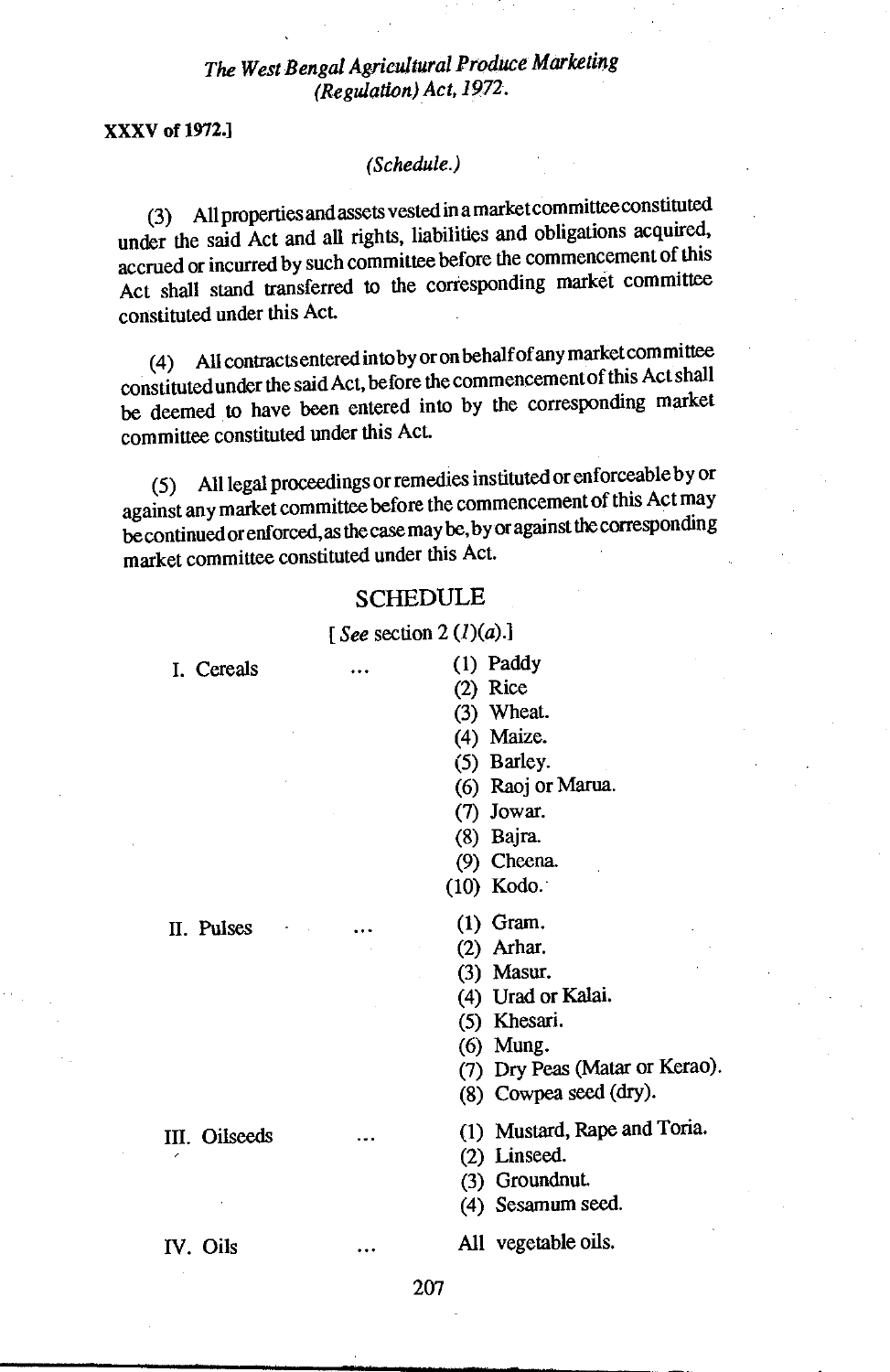**[West Ben. Act** 

#### *(Schedule.)*

- V. Fruits ... (1) Mango.
	- (2) Banana.
	- (3) Lichi.
	- (4) Orange.
	- (5) Lemon.
	- (6) Melons.
	- (7) Jackfruits.
	- (8) Blackberry.
	- (9) Guava.
	- (10) Apple.
	- (11) Pineapple.
	-
	- (2) Onion.
	- (3) Palwal.
	- (4) Brinjals.
	- (5) Gourd.
	- (6) Bhindi.
	- (7) Pumpkin.
	- (8) Tomato
	- (9) Cauliflower.
	- (10) Cabbage.
	- (11) Green Peas.
	- (12) Beans.
	- (13) Carrot.
	- (14) Radish.
	- (15) Sweet Potato.
	- (16) Green Chillies.
- VII. Fibres ... (1) Cotton (Ginned and unginned).
	- (2) Jute.
	- (3) Sunnhemp.<br>(1) Poultry.
	-
	- $(2)$  Egg.
	- (3) Cattle.
	- (4) Sheep.
	- (5) Goat.
	- (6) Wool.
	- (7) Butter.
	- (8) Ghee.
	- (9) Milk.
	- (10) Hides and Skins.
	- (11) Bones.

VI. Vegetables. ... (1) Potato.

# VIII. Animal Husbandry...<br>Products.